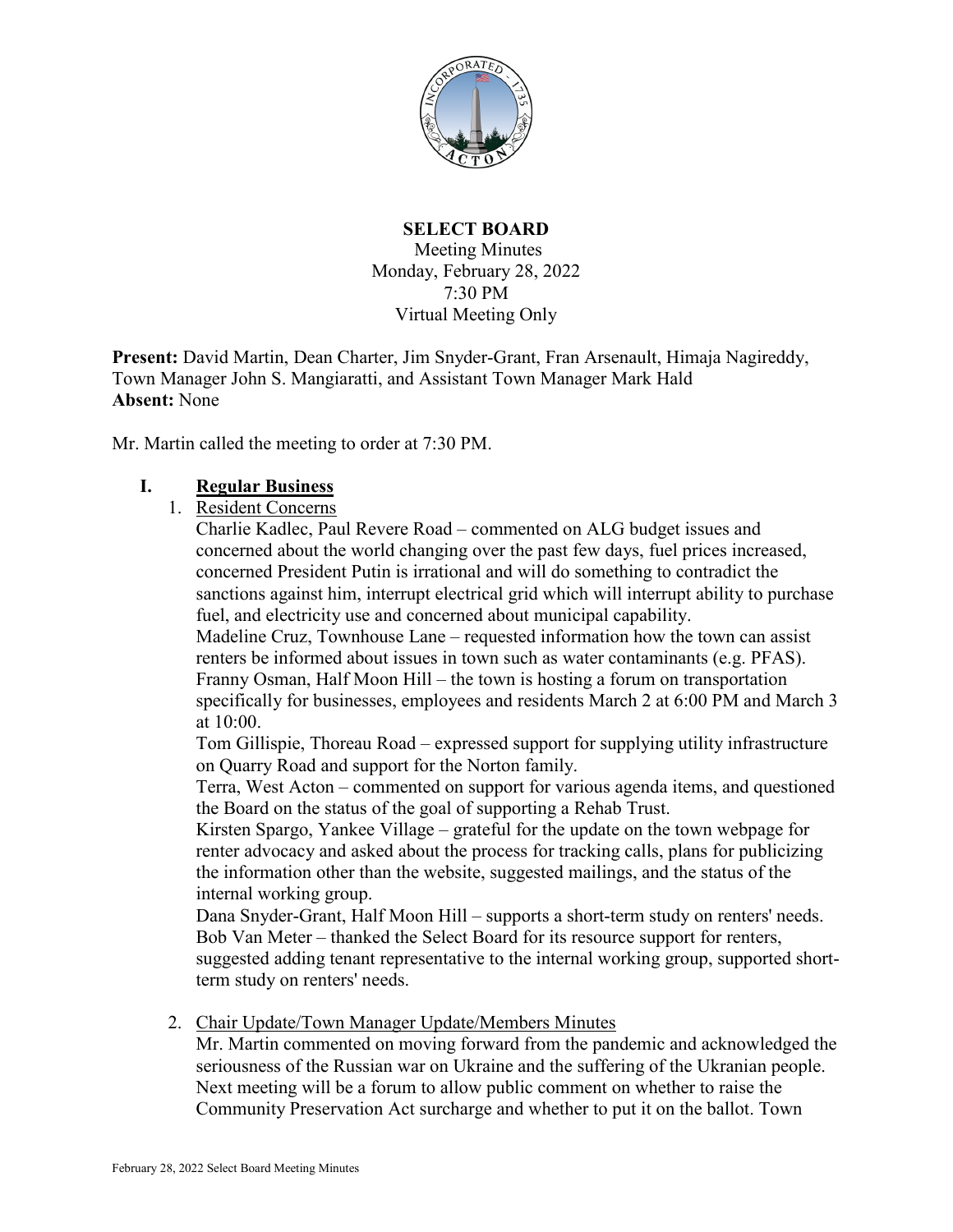

elections will be on March  $29<sup>th</sup>$  with one contested race and Town Meeting will be held on May 16<sup>th</sup>. The Red Raven officially transferred ownership on Saturday and is now Frolic & Detour, the Asian Market opened on Great Road, and Eve & Murray's cheese shop opened in West Acton.

Mr. Mangiaratti announced there were 11 active COVID cases and the Board of Health voted to remove the mask mandate last week. The Open Space and Recreation Plan is in the process of being updated. We are conducting community engagement using an online survey and a postcard being sent by U.S. Mail. The Climate Action Plan is entering phase 2 and meeting on Wednesday, Transportation Public Forum on March  $2<sup>nd</sup>$  at 6:00 PM and March  $3<sup>rd</sup>$  at 10:00 AM, a public forum to discuss a possible archaeology bylaw sponsored by the Historical Commission on March  $23^{\text{rd}}$ at 7:00 PM. Town Counsel will host Open Meeting Law training on March  $9<sup>th</sup>$  at 6:00 PM in-person. A Sewer Commissioner's workshop will take place March 17<sup>th</sup> at noon. Thanks to the Public Works team clearing the streets and sidewalks from the previous storms. There is a transition occurring within the Acton Memorial Library and we are in the process of recruiting a Library Director with the assistance of Interim Director Jennifer Harris. Ms. Nagireddy noted the Board of Health rescinded the mask mandate in public buildings, but businesses and people can continue wearing masks by choice. Mr. Snyder-Grant noted there are 44 virtual attendees in the meeting. Mr. Charter updated about the Community Preservation Committee prioritizing project requests and will be working over the next couple of weeks to compile a priority list for Town Meeting and will be updating the Finance Committee where the CPC is in that process.

# **II. Public Hearings**

3. Class II Auto Dealership License, Advanced Auto Sciences, Inc., 140 Great Road Mr. Martin read the public hearing notice. Representing Advanced Auto Sciences Inc is Dave Hackett. The Board had no questions. **Mr. Snyder-Grant moved, seconded by Mr. Charter to close the public hearing and voted unanimously 5-0. Mr. Charter moved, seconded by Ms. Arsenault to approve the Class II Auto Dealer License and voted unanimously 5-0.**

# **III. New/Special Business**

4. Ban the Bag and More Presentation on Polystyrene and Disposable Plastic Reduction Bylaw and An Act Authorizing the Town of Acton to Establish a Minimum Charge for a Checkout Bag Home Rule Petition

Peter Berry from Ban the Bag and More presented to the Board for consideration of supporting potential warrant articles for a polystyrene and disposable plastic reduction bylaw, and a Home Rule Petition to establish a minimum charge for a checkout bag. The group surveyed 56 businesses: 23% are already using alternatives with 75% still using but mostly straws, and 3 businesses were concerned about costs switching over. An exemption would include any food packaging conducted outside of Acton and the Board of Health may exempt business for six months due to financial hardship. The home rule petition would authorize the town to charge fifteen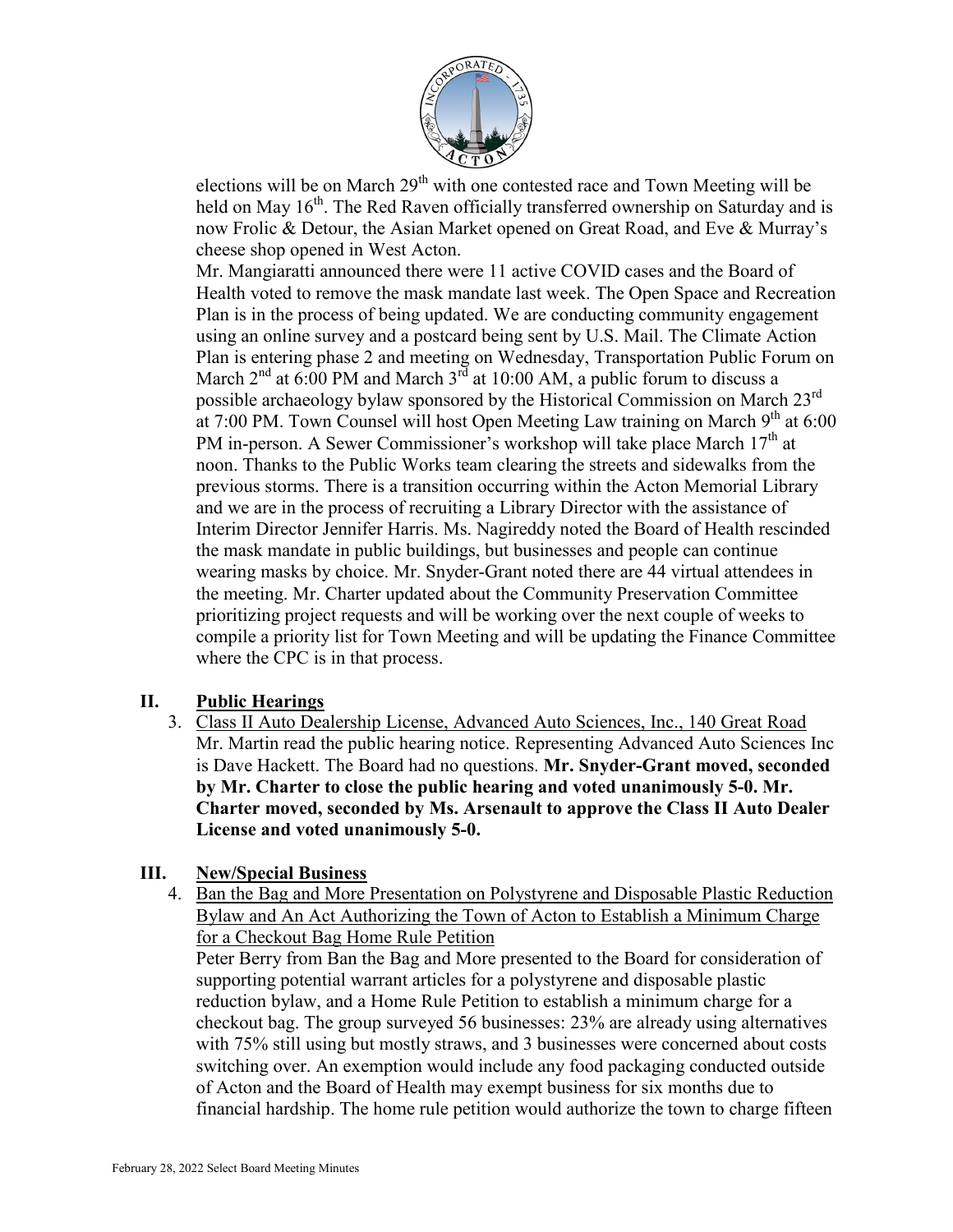

cents per checkout bag to incentivize consumers to re-use checkout bags, would generate revenue for retailers, and overall, reduce waste and costs of recycling. Both articles would be enforced by the Board of Health and would also have the authority to amend rules and regulations. Mr. Charter expressed concern over the cost for businesses to convert to alternative products, and mentioned this upcoming potential warrant article to the Economic Development Committee. Suggested a larger outreach to all businesses to see what potential impact this may have. The Senior Center through Minuteman Senior Services provides meals utilizing the polystyrene products to eliminate the need for dishwashing and should be considered regarding impact. Mr. Snyder-Grant commented that 23% of businesses are already converted to alternative products, and support the proposed ban. Ms. Arsenault commented that the home rule petition would encourage people to bring their own bags and supports both proposals. Ms. Nagireddy commented that recycling polystyrene is not cost effective, supports banning polystyrene and is part of the current goals of the Select Board. Mr. Martin commented that many communities have already put a ban in place with no problems, and would help push the State to unify a statewide ban on polystyrene and is in support.

Tom Gillispie, Thoreau Rd – suggests consider options with online pick up shopping bags.

Debra Simes, Concord Road – need to consider costs weighing in more on human health versus pennies on the dollar and encourages changing the food service at the Senior Center and utilize real plates and utensils.

Terra, West Acton – concerned about the Senior Center and disposable serving ware, suggests having the town go through a home rule review to compare how other towns enacted their bag bylaw, and add to banning polystyrene to ban chemical fertilizers. Mr. Martin clarified that the vote was to put the article on the Town Meeting warrant. A separate vote will be taken at a different meeting on the question of recommending the warrant article.

**Mr. Snyder-Grant moved, seconded by Ms. Nagireddy to add the polystyrene ban to the Town Meeting warrant and voted unanimously 5-0.**

**Mr. Snyder-Grant moved, seconded by Ms. Nagireddy to add the Home Rule Petition to allow a minimum charge to check-out bags to the Town Meeting warrant and voted unanimously 5-0.**

5. Discuss Program Design Options and Green Energy Mix for Upcoming Acton Power Choice Procurement

Paul Gromer from Peregrine Energy Group presented updates on the Town's Acton Power Choice program and upcoming procurement choices. Mr. Gromer explained the aggregation program, which is a way for the Town to procure electricity supply options for the electricity accounts in Acton. 150 towns and cities in Massachusetts now have these sorts of aggregation programs. 71% of the electricity accounts in Acton are currently enrolled in Acton Power Choice. The rest are either Eversource Basic service, or other competive supplies. One advanatge of these programs is price stability: the price stays the same for the length of each contract. We have had two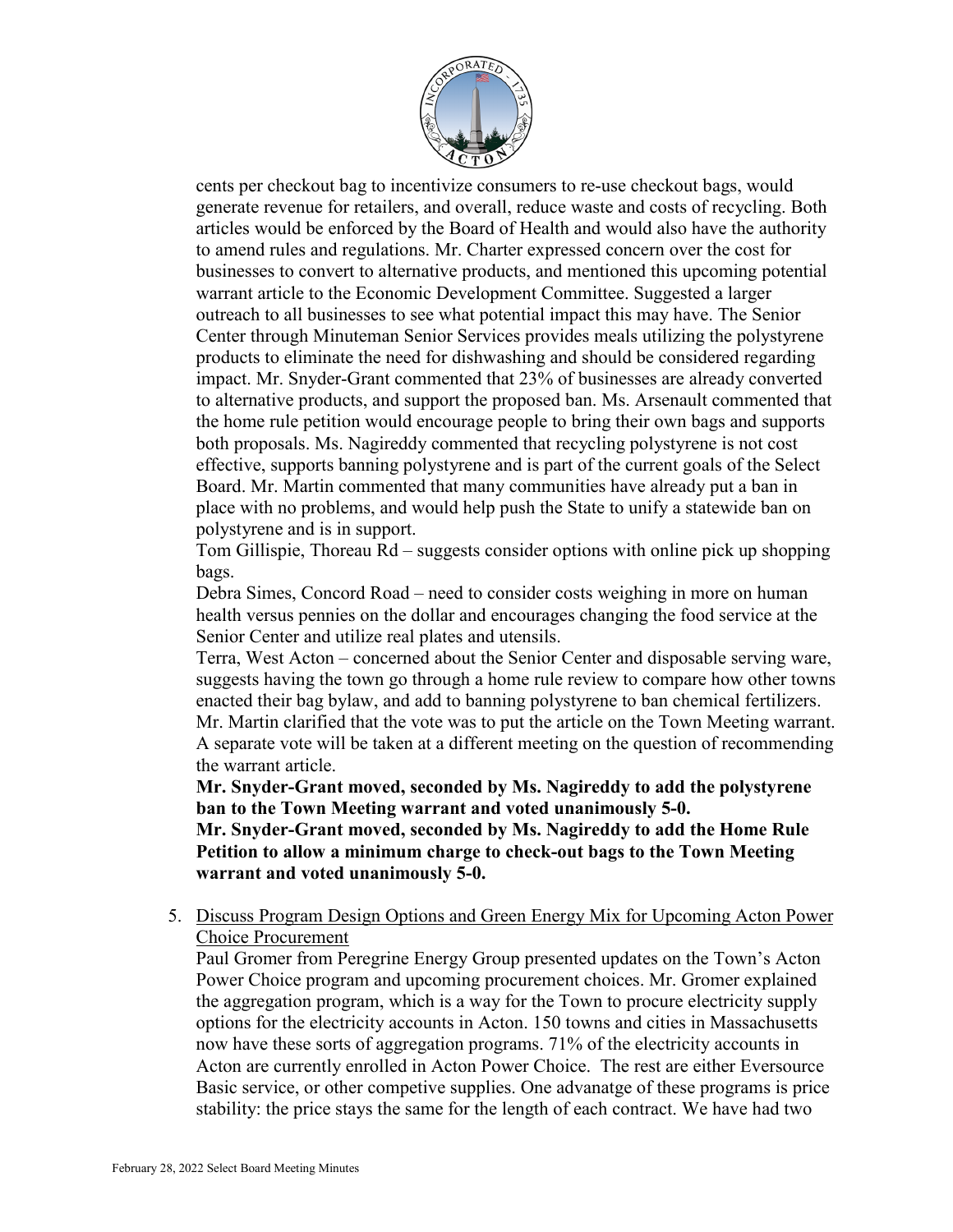

contracts so far, one of 2 years and one of 3 years. Eversource Basic service prices change every 6 months. Participants in Acton Power Choice have so far saved over \$2.5 million to date compared with Eversource Basic. The program currently has three levels for people to choose from, with different amounts of renewable power in the mix.

- Acton Power Choice: Basic matches the renewable energy levels that Eversource, or any electric utility, is required to provide. In 2022 that includes 20% renewable energy from Massachusetts Class I renewable energy via the purchase of Renewable Energy Certificates (RECs) by the supplier. The price in the current contract is 10.741 cents per kilowatt-hour (kWh) for the electricity supply.
- Acton Power Choice: Standard, the current defualt option, offers 10% additional class I RECs. The price I the current contract is 10.985 cents per kWh
- Acton Power Choice: Green includes 100% class I RECs, and costs 12.671 cents per kWh.

The current contract ends in September 2022 and plans to go out to bid this May. The way these programs work is that there is no cost to the Town. The administration of the program is handled by Peregrine. They are paid by a  $100^{th}$  of a cent fee on each kWh sold.

Over the last 4 months, electricity prices have currently gone up to high levels not seen since 2014. This is already visible in the Eversource Basic price, which has gone up about 50% to more than 15 cents / kWh. Eversource Basic will have a new price in June, which will also need to include this recent price run-up, unless there is a sudden collapse in prices. (In 2014, prices did fall suddenly). Acton's next contract, at all levels, will very likely have prices much higher than we have seen before.

A handful of Towns, in addition to buying class I RECs, will buy other kinds of renewable energy certificates that are much less expensive. Typically this means buying RECs from midwestern wind projects, which recently have cost 10 times less than the New England class I RECs. A concern that some towns have about these midwestern wind RECs is that they don't encourage the creation of new wind projects. The payments are so small because developing midwestern wind is profitable without any addditional incentives: land is less expensive and the wind levels are higher. Also, essentially no midwestern wind energy will make its way to our New England grid. Despite these concerns, some towns have chosen to buy enough midwestern wind RECs to enable them to label their default program level as providing 100% renewable energy.

The Town will need to decide how long of a contract period to enter into, and how much renewable energy should be available at each level.

Ms. Arsenault questioned the advantage of saying we are at 100% renewable energy if we aren't buying class I Massachusetts RECs. Mr. Gromer explained that different towns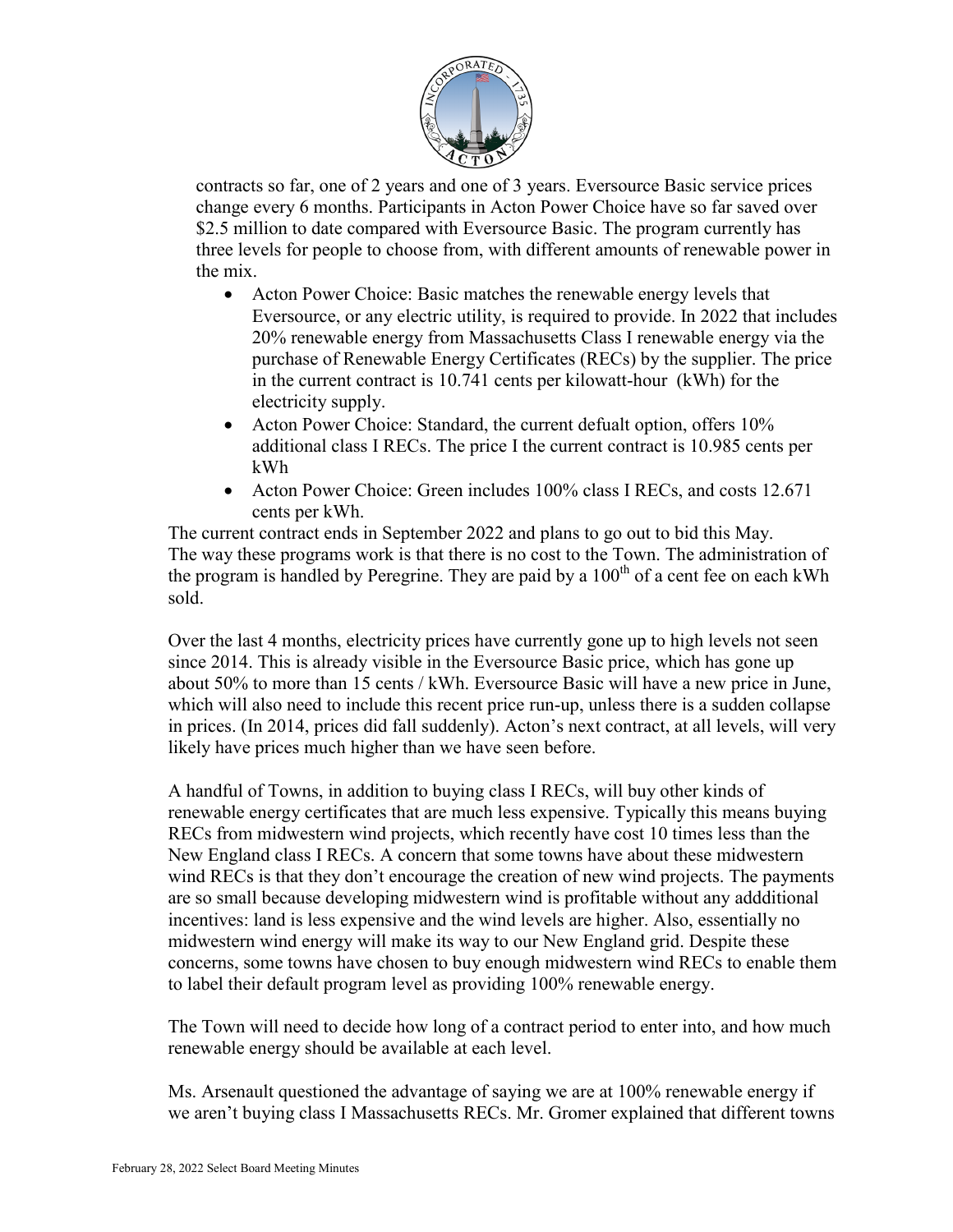

have made different judgments about this, but that most towns buying additional renewable energy have been buying only class I Massachusetts RECs.

Mr. Snyder-Grant explained that the final choices will be made after getting bids from suppliers, and the time to choose between the bids is typically less than a day, so the Town Manager and staff will be making the final choice, but they will want as much clear guidance from the Board as possible.

Mr. Martin clarified that today will be the first part of a longer discussion in March and April to develop that guidance.

Mr. Charter concerned about distribution of energy from Canada, and the environmental impact of the large hydro projects; and the difficulties of building transmission lines from Eastern Canada to Massachusetts. Mr Gromer explained that the definition of Class I Massachusetts excludes these large hydro projects. Also, class I RECs need to be brought in on existing transmission lines into the New England, so no power project that requires new transmission lines to be built will be part of the class I REC supply until after those lines are built.

Ms. Nagireddy questioned whether any of the choices we are making about the Power Choice program will impact the reliability of Acton's electricity infrastructure. Also asked for clarification on who chooses the various levels of the program. Mr. Gromer explained that reliability issues are still covered by Eversource, and customers pay for this on the distribution part of our electricity bills. Mr. Gromer also explained that after Acton sets the various levels, any electricity customer can choose any of those levels.

Mr. Snyder-Grant noted that the cost of electricity has risen over the past few months and customers have noticed a substantial increase on their bills without Acton Power Choice, recommends the town create a targeted communication for people who qualify for Eversource's subsidized rates, and encourage to push forward with pursuing the lowincome community solar program that provides additional relief, and recommends to make the 100% renewable energy the default program. The renewable energy that is part of the Acton Power Choice program has a huge impact on the net emissions of the town, and this impact will grow as we switch more to electricity for uses such as heating and transportation. Mr. Charter notes the success of the program so far in steadying rates and giving people choices. Mr Charter stated concern for residents to making the default for 100% renewable energy as the highest cost. Mr. Martin noted that only a few months ago we could have made 100% the default for a very reasonable price, and that we are now in a different situation. Mr. Martin has concern about marketing to encourage people to downgrade to a lower cost if the default is set to 100% renewable energy, and suggested the default to be 40% Class 1 and 60% National to the total of 100% renewable energy as a default program. The Board will continue discussion in the next couple of weeks.

### 6. Discuss Requests for Utility Infrastructure on Quarry Road

Mr. Mangiaratti summarized a request for electricity from a family on Quarry Road. The current utility pole is located in the area of the amphitheater at NARA Park, and the residential unit location is located past Miracle Field. There was originally ARPA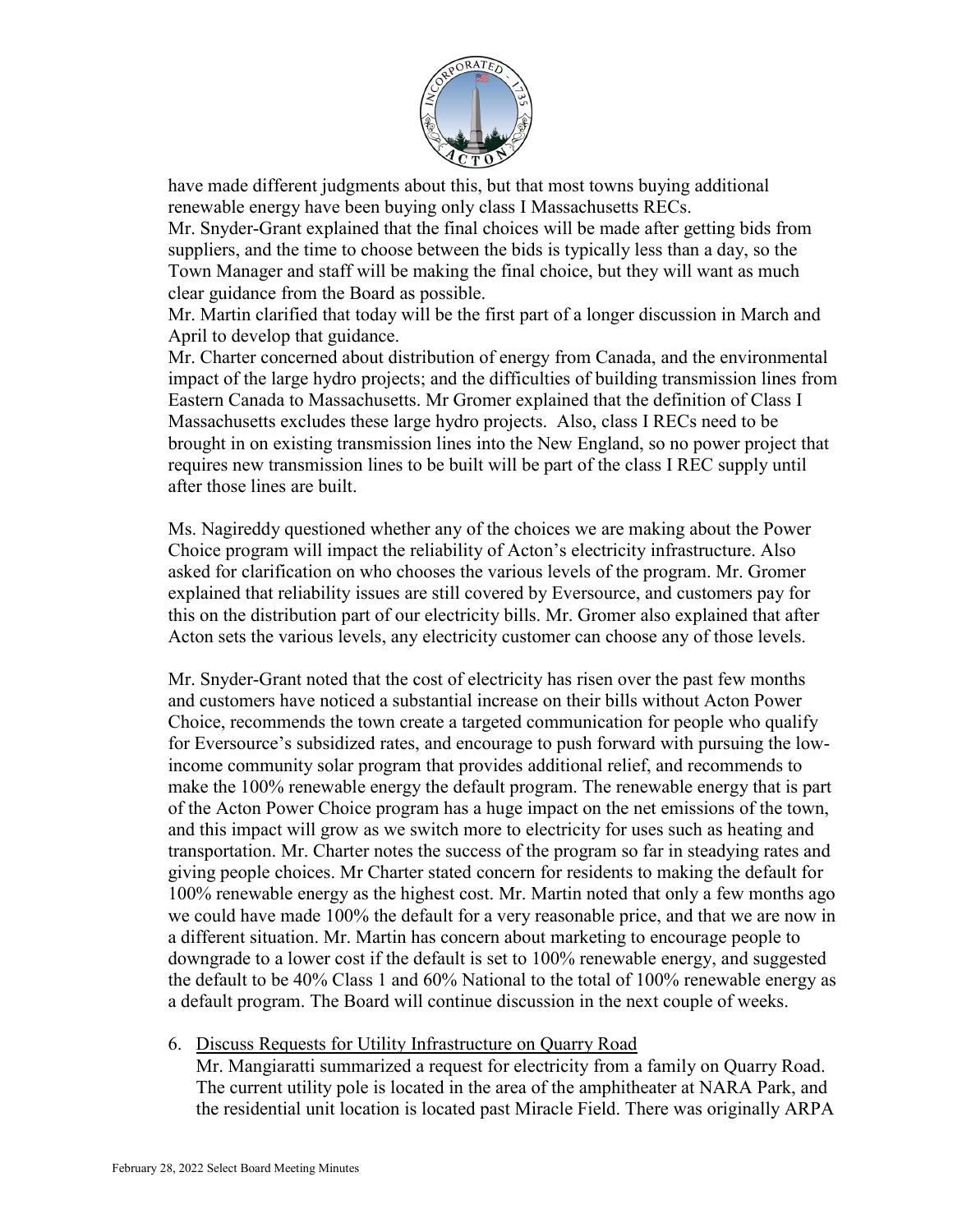

money designated to install utility poles further down Quarry Road for future needs in the amount of \$75,000. Eversource was contacted regarding the Phase 3 installation, and was quoted to be approximately \$50,000, which did not include adding access to the private property. Property owner Jamie Norton discussed her request with the Board. Mr. Martin noted that the town can provide power on public streets but not private residences. It would benefit the town to expand on Quarry for NARA Park. Mr. Charter is concerned the town paying for utility infrastructure setting a precedent for future developers on public roads. The parcel running through the Town Forest is under control of the Conservation Commission, which recently denied a request to add items for geocaching, and might not approve electrical services to be run through the property. Both Ms. Nagireddy and Mr. Snyder-Grant support adding pole placements on Quarry, but not supplying utilities to the private property. Mr. Martin proposed to not make a decision, but postpone a few months until other sources of funding may be available or possibly the use of ARPA funds. Mr. Martin will work with the Town Manager for funding options.

7. Discuss Return to In-Person Meetings

Mr. Mangiaratti reminded the Board that per the State, boards and committees may continue to meet virtually through July 2022. Mr. Charter recommended to have the Board meet in person with hybrid access for the public, and encourage other boards and committees to do so as well. Mr. Mangiaratti confirmed that town staff could work with their availability for monitoring hybrid meetings. Ms. Nagireddy recommends adding an optional choice for wearing a mask for in-person meetings, Mr. Snyder-Grant supports continuing hybrid meetings. The Board generally agreed to return to in-person and continue hybrid options, and that the option for hybrid meetings end on July 1, 2022.

- 8. Discuss Format and Logistics for the May 16, 2022 Annual Town Meeting Mr. Mangiaratti noted the last few Town Meetings were held indoor and outdoor, but also provided some logistical challenges, and is requesting the Annual Town Meeting be held in the High School auditorium with overflow in the gymnasium. Mr. Snyder-Grant questioned if the seating will be distanced, Mr. Mangiaratti will consult with the Board of Health. Ms. Nagireddy questioned the cost difference conducting an indoor-outdoor meeting versus all indoors, Mr. Hald estimated it to be approximately \$10,000 more to accommodate that type of venue. Board members were generally in support of an all-indoor town meeting, with the understanding that there may need to be a change if there is a new significant surge in COVID-19 cases.
- 9. Update on Request for More Resources for Renters Mr. Mangiaratti gave the Board an update as a result of requests from the public in previous meetings for the town provide advocacy for renters. The town set up a tenant support email address, [tenantsupport@actonma.gov,](mailto:tenantsupport@actonma.gov) and a comprehensive page on the town website listing resources for renters. Town Services Hotline staff has been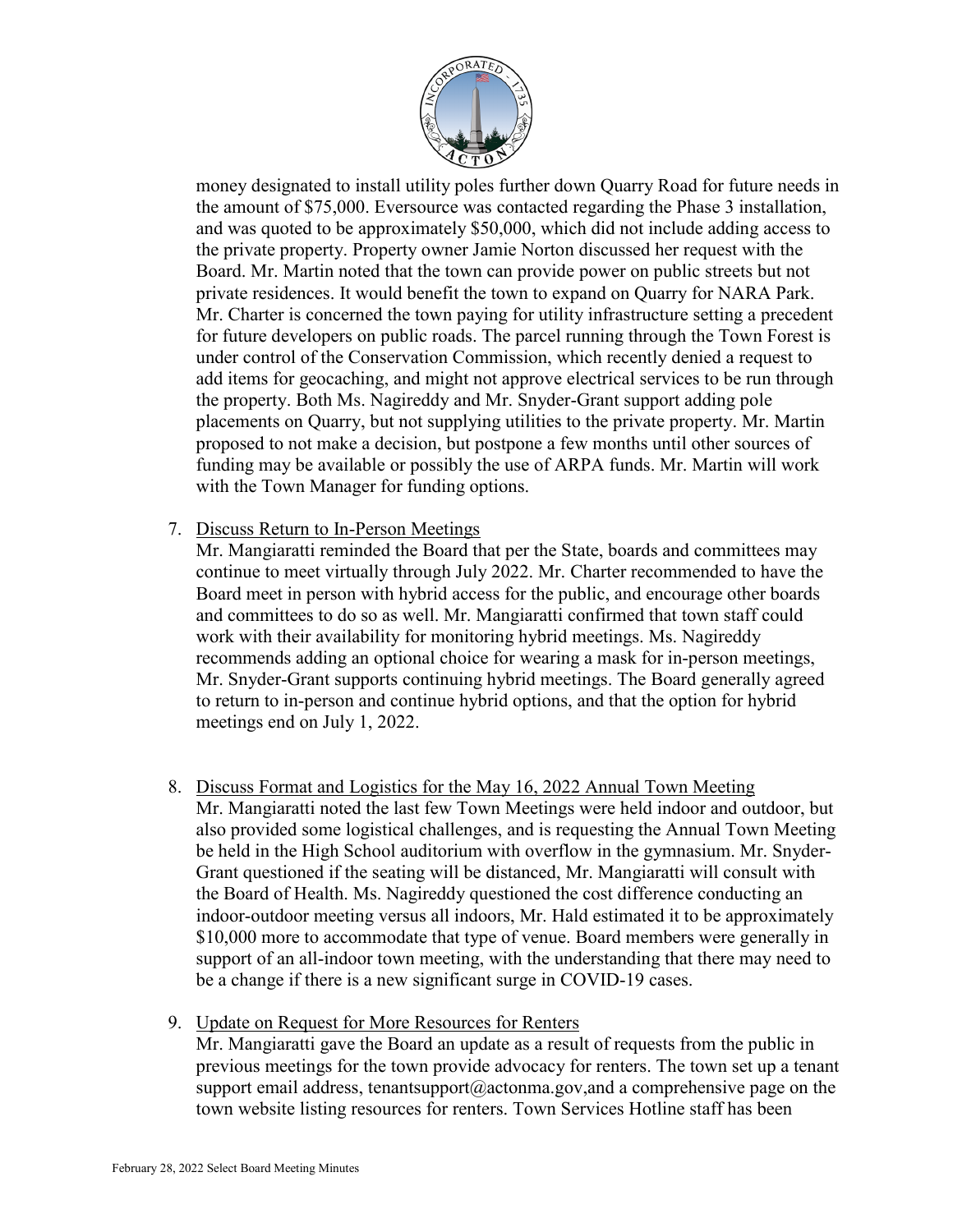

trained to handle calls that relate to the tenant services inquiries and an internal working group was established to help address inquiries. The email and town hotline staff, set up since January  $28<sup>th</sup>$ , have received three calls and several emails looking for assistance. Also, looking to publicize more widely especially with property owners that own many apartment units in town. Mr. Snyder-Grant suggests sending a mailing to apartment dwellers, involving volunteers to gather information for the internal working group. Mr. Snyder-Grant asked what has been learned so far about where the Town can be effective and where it can't for now. Mr. Mangiaratti noted that the Town can't mediate disputes between neighbors, and also that for legal services, the Town can only refer people to other agencies, such as Metrowest legal services.

10. Reconsider Prioritization of Asa Parlin Project Community Preservation Act Funding Application to Change to High Priority

Ms. Arsenault reviewed the report from 2012, and expressed concern with the controversy on funding for the project, and would like to see this project move up in priority for funding, and feels that preserving the structure for now in phases to pursue further renovations should be considered. Mr. Charter expressed concern for prioritizing this project, and that the purpose was to create more meeting space, but recently focus has been on a cultural center which has different variations on what it would be used for. The Community Preservation Committee needs a concrete use of what the property will be used for. Mr. Martin suggested making the priority at a medium priority, with preserving it for use as a cultural center. Board members gave a majority "thumbs-up" to prioritize it as high priority to stabilize the building.

#### 11. Discuss Acton Leadership Group Multi-Year Financial Model

Mr. Mangiaratti discussed strategies since last ALG meeting following the School budget changing their budget to an assessment of 3.18% from a much larger budget that contributed to a \$1.8 million deficit. ALG discussed different strategies to balance the budget for FY23, such as increasing the amount for allocating from free cash to \$250,000, changes to revenue assumptions related to new growth and local receipts, changes to assistance from abatements to fund tax relief programs. There was still a need to reduce town spending, proposing reducing \$133,000 from the Capital Plan. The new proposal would reduce the budget increase from 3.35% to 3.0%, and would reduce the capital spending by \$133,000. The Board will be voting on transmitting the budget to the Finance Committee at its next meeting. Charlie Kadlec, Paul Revere Road – concerned about the war between Ukraine and Russia could pull the U.S. in with it. Suggests spending time to discuss this possibility and how it would affect Acton and to take it very seriously.

12. Eagle Scout Court of Honor, Mark Silva and Matthew Chytill, March 19, 2022, St. Matthews's United Methodist Church Mr. Charter will attend the ceremony on behalf of the Board.